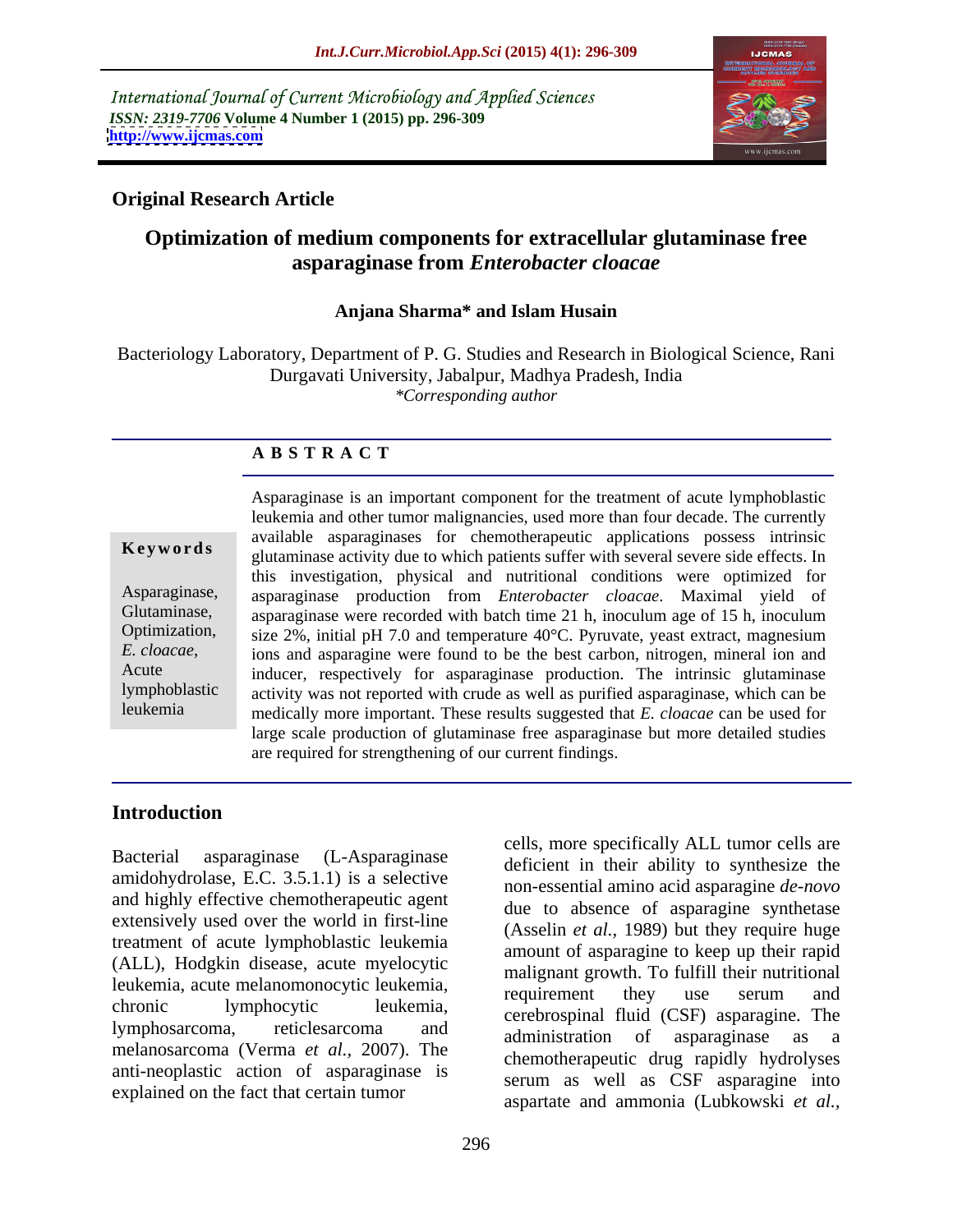1996). The nutritional stress induced by formed (Kurtzberg *et al.,* 2003). Several other asparagine dependent tumor cells, effects such as leucopenia, resulting in subsequent apoptosis due to cell immunosuppression, acute pancreatitis, cycle arrest in G1 phase (Gong *and* Basilico, thromboembolysis, hyperglycemia and 1990). However, normal cells are unaffected neurological seizures (Ramya *et al.*, 2011;

Since, it was demonstrated that asparaginase is a component of guinea pig serum and various microorganisms such as *Bacillus*  2013), *Penicillium digitatum* (Shrivastava *et*  AK10 (Dharmsthiti and Luechai, 2010), *Serratia marcescens* SK-07 (Agarwal *et al.,* 2010), *Aspergillus terreus* (Mishra, 2007), The objective of this study is to optimize the *Pseudomonas aeruginosa* (Abdel-Fattah and various environmental and nutritional Olama, 2002), *Escherichia coli* (Khushoo *et al.,* 2004) and *Enterobacter aerogenes* (Mukherjee *et al.,* 1999) were reported as asparaginase producer. **Materials and Methods**

*Erwinia chrysanthemi* (ErA) has been used 2002) due to their prolong serum half life, solution and potassium strate, casein,

blood glutamine into glutamate and ammonia. This glutamate reacts with blood<br>sodium and monosodium glutamate is sodium and monosodium glutamate is

asparaginase by depletion of serum as well recent reports suggested that due to CSF asparagine leads to DNA, RNA and glutaminase activity of asparaginase patients protein biosynthesis inhibition in ALL and suffers with several life threatening side 1990). However, normal cells are unaffected neurological seizures (Ramya *et al.,* 2011; due to presence of asparagine synthetase Kravchenko *et al.,* 2008). Therefore, the (Narta *et al.*, 2007). Search of glutaminase free asparaginase effects such as leucopenia, immunosuppression, acute pancreatitis, thromboembolysis, hyperglycemia and from indigenous microorganisms is still representing an actual scientific task.

inhibited the proliferation of asparagine Each bacterial species has its own particular dependent certain tumors (Broome, 1961), nutritional and environmental requirement *licheniformis* (Mahajan *et al.,* 2014), Therefore, no specific medium has been *Bacillus aryabhattai* ITBHU02 (Singh *et al.,* developed for the optimum production of *al.,* 2012), *Erwinia carotovora* (Devi and species. Screening and evaluation of the Azmi, 2012), *Pectobacterium carotovorum* physical and nutritional requirements of MTCC1428 (Kumar *et al.,* 2011), microorganism are important stages to *Streptomyces thermoluteus* NBRC14270 develop and determine overall economic (Hatanaka *et al.,* 2011),*Aspergillus niger* feasibility of bioprocess (Chidambaram *et*  for maximum asparaginase synthesis. asparaginase from different bacterial *al.,* 2009).

> sources for maximize the production of asparaginase from *Enterobacter cloacae*.

Unfortunately, till date asparaginase Anhydrous L-asparagine, L-glutamine, purified from *Escherichia coli* (EcAII) and sucrose, maltose, starch, galactose, lactose, for clinical purposes (Kozak and Jurga, gelatin, tryptone, beef extract, ammonium high affinity towards asparagine and low ammonium chloride, urea, yeast extract, intrinsic glutaminase activity  $(3-10\%)$ . NaCl, CaCl<sub>2</sub>, K<sub>2</sub>HPO<sub>4</sub>, MgSO<sub>4</sub>, KCl, The glutaminase activity of asparaginase is Ciocalteu's phenol reagent were purchased responsible for irreversible conversion of from Himedia, Mumbai, India. All other Anhydrous L-asparagine, L-glutamine, melibiose, glucose, oxalate, potassium nitrate, casein, trichloroacetic acid (TCA), and Folin chemicals used were of analytical grade and purchased from standard sources.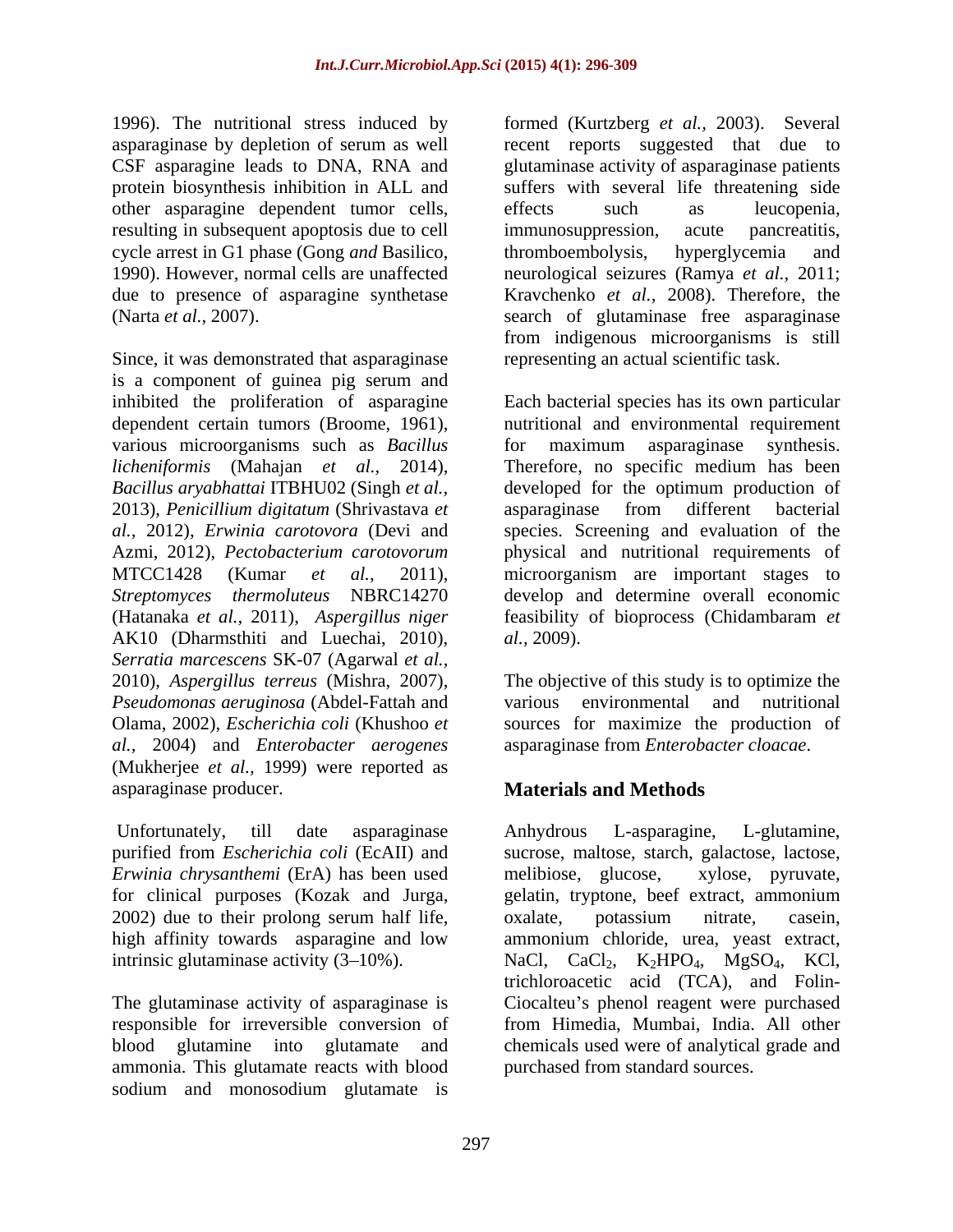The glutaminase free asparaginase interval, 5 mL medium was withdrawn, accession no: KF607094) was obtained from Bacterial Culture Collection Centre (BGCC no: 2389) from Rani Durgavati University, Jabalpur (M.P.), India, which was  $\frac{1}{2}$  redex to determine the age and size  $\frac{1}{2}$  of previously isolated by Sharma *et al.* (2014).

The strain was maintained on Luria-Bertani (LB) agar slant (pH 7) and stored at 4°C. Stock culture was transferred to fresh LB agar slant after every 4 weeks. The production of asparaginase was performed in modified M-9 medium containing  $(gL^{-1})$ glucose,  $3$  g;  $Na<sub>2</sub>HPO<sub>4</sub>·2H<sub>2</sub>O$ ,  $6.0$  g; snaking at 180<br>
Was analyzed.  $KH_2PO_4$ , 3g; NaCl, 0.5g;  $MgSO_4 \cdot 7H_2O$ , 0.5g; CaCl<sub>2</sub>·2H<sub>2</sub>O, 0.015; asparagine, 3 g with an initial pH of 7.0 (Gulati *et al.* 1997).

The asparaginase production from *E.*  medium with pH 7.0 and temperature 37°C *cloacae* was optimized under shake flask were set as a control. Asparaginase activity culture according to the method of Kenari *et*  was analyzed by standard asparaginase *al.* (2011). The effect of different production assay. parameters including batch time, inoculum age and size, pH, temperature, carbon, nitrogen, mineral ions and amino acids on enzyme production were studied. All

sterile medium and flask was incubated oxalate, potassium nitrate, casein, was inoculated in 100 ml of modified M-9

**Bacterial strain and culture condition** broth medium and incubated at 37 °C with producing strain *E. cloacae* (NCBI centrifuged at 10,000 rpm and supernatant shaking at 180 rpm. After 3 h of regular interval, 5 mL medium was withdrawn, was subjected for asparaginase activity.

## **Effect of age and inoculum size**

at optimized incubation period at  $37^{\circ}$ C with a optimized includation period at  $37 \text{ C}$  with In order to determine the age and size (%) of inoculum on the level of asparaginase production, inoculum of different ages (5, 10, 15, 20, 25 and 30 h) and different sizes (1, 1.5, 2, 2.5, 3, 3.5 and 4%, v/v) was used to inoculate in 250 ml flask containing 30 mL minimal medium. Flasks were incubated shaking at 180 rpm and asparaginase activity was analyzed.

## **Effect of pH and temperature**

**Optimization of asparaginase under** 7.5, 8, 8.5 and 9) and different temperatures **shake flask culture** (20, 25, 30, 35, 37, 40, 45 and 50°C) on The effect of different pH (5, 5.5, 6, 6.5, 7, asparaginase activity was investigated. The assay.

### **Effect of carbon and nitrogen sources**

experiments for optimization were carbon sources on asparaginase activity, performed in triplicates. various carbon sources (0.3%) (sucrose, **Primary inoculum preparation and batch** melibiose, xylose and pyruvate) were **time**  substituted in the medium in place of For inoculum preparation, a loopfull of 24 h different nitrogen sources on asparaginase old pure culture of *E. cloacae* was activity various nitrogen sources (0.5%) transferred in 20 ml of aforementioned (gelatin, tryptone, beef extract, ammonium overnight at 37°C in a rotary shaking ammonium chloride, urea and yeast extract) incubator (Remi C-24 BL) at 180 rpm. In were substituted in the modified M-9 broth order to determine batch time, 2% (v/v) medium, individually. Asparaginase activity inoculum  $(A600 = 0.6 - 0.8)$  of this culture was analyzed by standard asparaginase To determine the influence of different maltose, starch, galactose, lactose, glucose. Then, to study the effect of oxalate, potassium nitrate, casein, assay.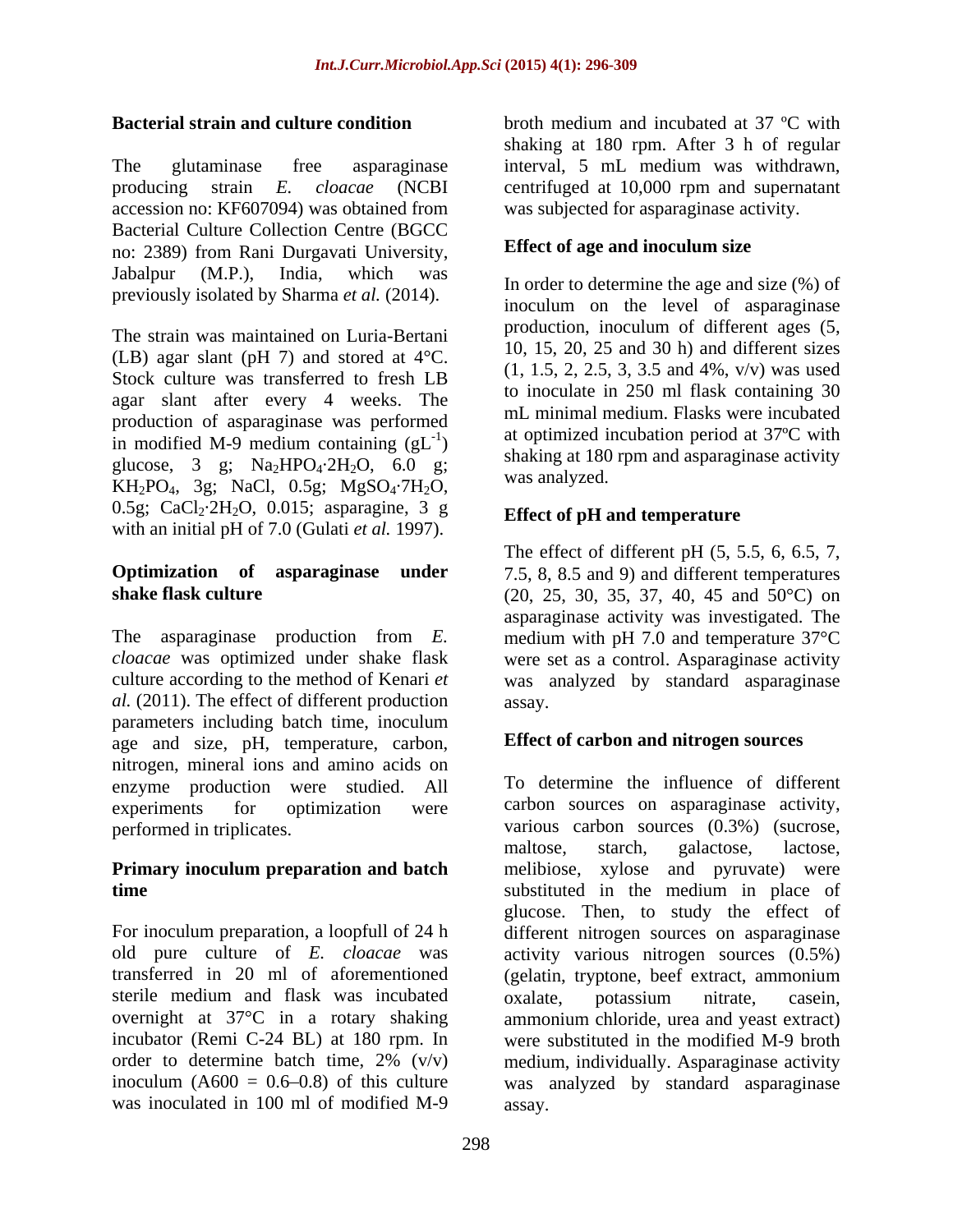The effect of various ions sources such as the basis of standard curve prepared with NaCl, CaCl<sub>2</sub>, K<sub>2</sub>HPO<sub>4</sub>, MgSO<sub>4</sub> and KCl ammonium sulphate. One international unit (0.3) were used in the medium individually, of asparaginase (IU) is defined as the and flasks were incubated at aforementioned amount of enzyme that liberates 1µmol of optimized process parameters at 180 rpm.  $\qquad$  ammonia min<sup>-1</sup> at 37°C. Specific activity of Asparaginase activity was analyzed by standard asparaginase assay. Then, to study the effect of different amino acids (L-form) Glutaminase assay (histidine, lysine, ornithine, asparagine, aspartic acid, glutamine, and arginine) on Glutaminase assay was performed by asparaginase activity, various amino acids following the standard method of Imada *et*  (0.3%) were substitute individually in place *al.* (1973). A reaction mixture containing 0.5 of asparagine. Flasks were inoculated and mL of 0.5M Tris-HCl buffer (pH 7.5), 0.5 incubated at aforementioned optimized mL of crude enzyme preparation and 1 ml conditions and asparaginase activity was analyzed. min and reaction was stopped by adding 0.5

The method of Wriston, (1970) was followed to determine the asparaginase The reaction mixture was centrifuged at activity of the isolates using Nesslerization 10,000 rpm for 5 min at room temperature to reaction. This method utilizes the remove the precipitate. 0.1 mL of the above determination of ammonia librated from reaction mixture and 0.2 mL of Nessler's asparagine hydrolysis. The reaction mixture reagent was added in a tube containing 3.7 containing 0.1 mL crude enzyme preparation was added into 0.9 mL of pre-warmed reaction mixture at 37<sup>o</sup>C for 30 min, optical 0.01M asparagine prepared in 0.05M Tris- HCl buffer (pH 8.6). The tube content was mixed by vortexing and incubated at 37°C for 30 min. The reaction was terminated by the addition of 0.1 mL of 1.5 M

The reaction mixture was centrifuged at Lowry *et al.* (1951), using bovine serum 10,000 rpm for 5 min at room temperature to remove the precipitate. Nessler's reagent (0.25 mL) was added to the tubes containing Results and Discussion 0.5 mL supernatant and 1.75 mL distilled water. The content of the tubes were vortexed and incubated at room temperature for 10 min. The absorbance  $A_{480}$  values were measured against the control prepared by addition of trichloroacetic acid (TCA)

**Effect of mineral ions and amino acids** before enzyme addition. The ammonia produced in the reaction was calculated on asparaginase is expressed as  $U mg^{-1}$  protein.  $^{-1}$  protoin protein.

### **Glutaminase assay**

**Determination of asparaginase activity** was prepared by adding trichloroacetic acid distilled water was incubated at 37°C for 30 mL of 1.5 M trichloroacetic acid. Control prior to the addition of enzyme preparation.

> reaction mixture and 0.2 mL of Nessler's mL distilled water. After incubating the density was measured at 450 nm (UV- Visible spectrophotometer, Systronic-2375).

### **Determination of protein content**

trichloroacetic acid (TCA). The total protein content of the samples was determined according to the method of albumin (BSA) as standard.

### **Results and Discussion**

### **Effect of batch time**

In order to evaluate the effect of batch time on asparaginase synthesis, culture flask was incubated at 37°C and 180 rpm. After 3 h, 5 mL culture was withdrawn and supernatant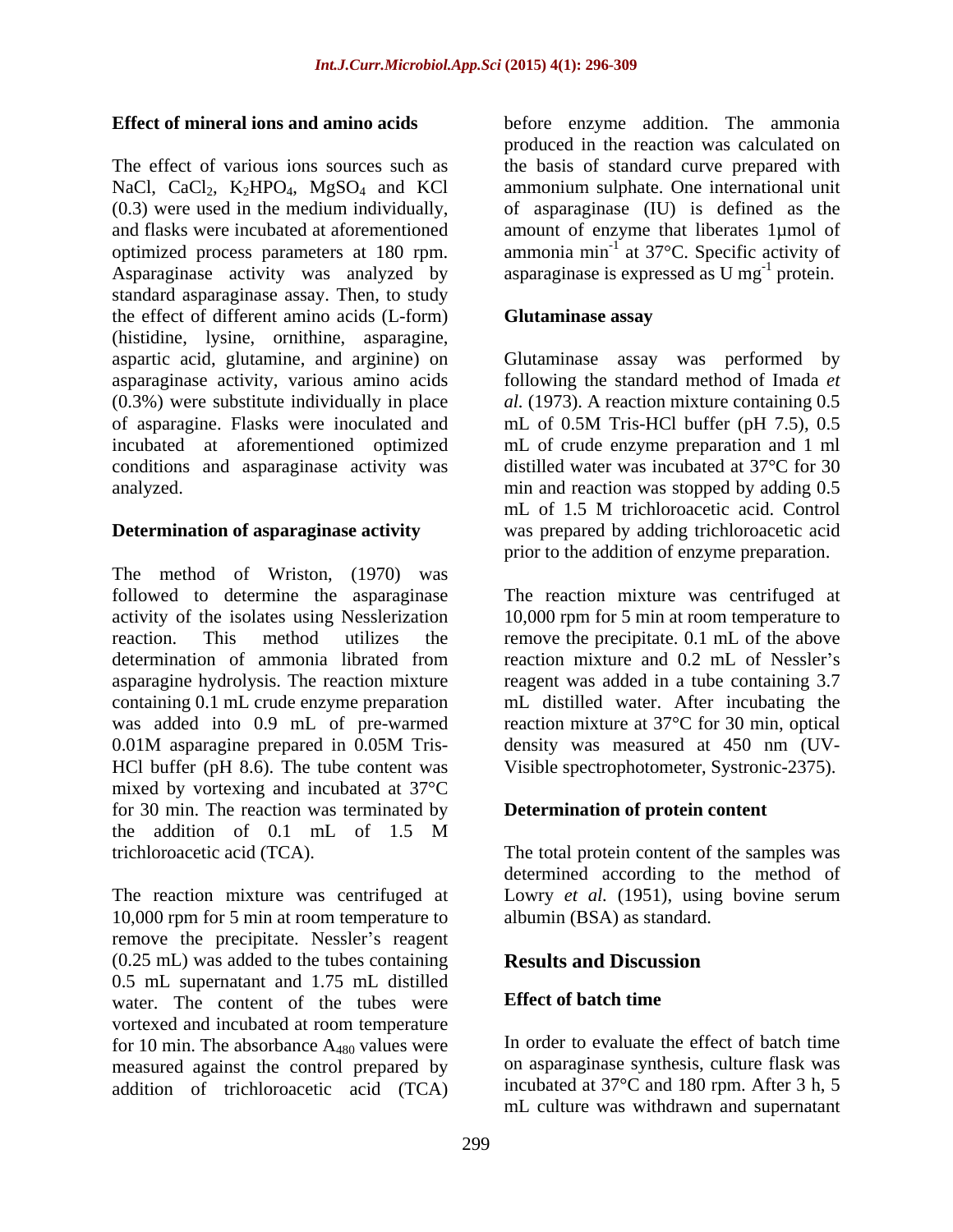was subjected for asparaginase activity. more suitable for asparaginase production  $(1.3\pm0.04$  IU mL<sup>-1</sup>) (Table 1). However,

As seen from Table 2 and 3, inoculum age Figure 2. of 15 h  $(1.43\pm0.06 \text{ IU } \text{mL}^{-1})$  and inoculum  $\frac{1}{2}$  and inequlum ) and inoculum size of 2% (v/v)  $(2.46\pm0.10 \text{ IU } \text{mL}^{-1})$  were found to be the most suitable for maximum asparaginase yield. However, asparaginase yield was decreased at lower or higher

The asparaginase production was studied over a pH range of 5.0-9.0. Maximum asparaginase production by *E. cloacae* is asparaginase yield  $3.7\pm0.12$  IU mL<sup>-1</sup> was summarized in Figure 4. The data revealed achieved at pH of 7.0 followed by pH of 7.5<br>which was  $3.02 \pm 0.17$  IU mL<sup>-1</sup>. Indeed, which was  $3.02\pm0.17$  IU mL<sup>-1</sup>. Indeed, IU mL<sup>-1</sup> was obtained by incorporation of further on increasing the pH, enzyme yield asparagine. was decreased in pH dependent manner (Table 4). The result presented in Table 5 production was achieved at 40°C which was pediatric ALL and other tumor  $4.31\pm0.15$  IU mL<sup>-1</sup>. On further increasing malignancies, used world widely (Narta *et* may be due to thermal denaturation of enzyme. However, lowest enzyme yield was .

The results showed that various carbon its clinical applications. Biological  $(6.21 \pm 0.13 \text{ IU } \text{mL}^{-1})$  (Fig. 1). The effect of different nitrogen compounds on the

Results showed that 21 h of incubation was studied by incorporating of different <sup>-1</sup>) (Table 1). However, individually in place of glucose. Among extended incubation period led to the low them, culture medium emended with yeast yield of asparaginase activity.  $ext{next}(9.80 \pm 0.32 \text{ IU } \text{mL}^{-1})$  has affirmative **Effect of age and size of inoculum** tryptone (6.93 $\pm$ 0.27 IU mL<sup>-1</sup>). The effect of production of asparaginase by this strain was nitrogen sources into minimal medium,  $^{-1}$ ) hos offirmative ) has affirmative effect on enzyme production followed by  $-1$  The effect of ). The effect of different nitrogen sources is summarized in Figure 2.

# -1 ) were **Effect of mineral ions and amino acids**

inoculum age and inoculum size. individually to determine their effect on **Effect of pH and temperature** that maximum enzyme yield 11.76±0.39 IU Different mineral ion sources were incorporated in minimal medium asparaginase production. Results revealed  $mL^{-1}$  was achieved with MgSO<sub>4</sub> (Fig. 3). The effect of various amino acids on that maximal asparaginase yield  $13.06\pm0.37$ asparagine.

showed that maximum asparaginase combination chemotherapy protocols of 4.31±0.15 IU mL -1 . On further increasing malignancies, used world widely (Narta *et*  temperature, enzyme activity was decreased *al.,* 2007) since last 40 years (Chan *et al.,* in temperature dependent manner, which 2014). Today's rather than ALL therapy, found at  $20^{\circ}$ C which was  $0.61 \pm 0.12$  IU mL due to which its demand increased <sup>1</sup>. tremendously and will be continue in **Effect of carbon and nitrogen sources** Indeed, low productivity and high sources was able to support maximal production of any enzyme is a highly asparaginase expression but pyruvate was complex process, which involves several responsible for maximum (7.01±0.15 IU catalytic reactions and regulatory parameters mL<sup>-1</sup>) enzyme yield followed by lactose at environmental, biochemical and genetic <sup>-1</sup>) (Fig. 1). The effect of level (Prakasham *et al.*, 2006). Screening Asparaginase is an integral part pediatric ALL and other tumor asparaginase is also used in many other clinical experiment relating to tumor therapy forthcoming years (Geckil *et al.,* 2006). Indeed, low productivity and high bioprocessing cost of this drug is restricted its clinical applications. Biological and evaluation of the environmental and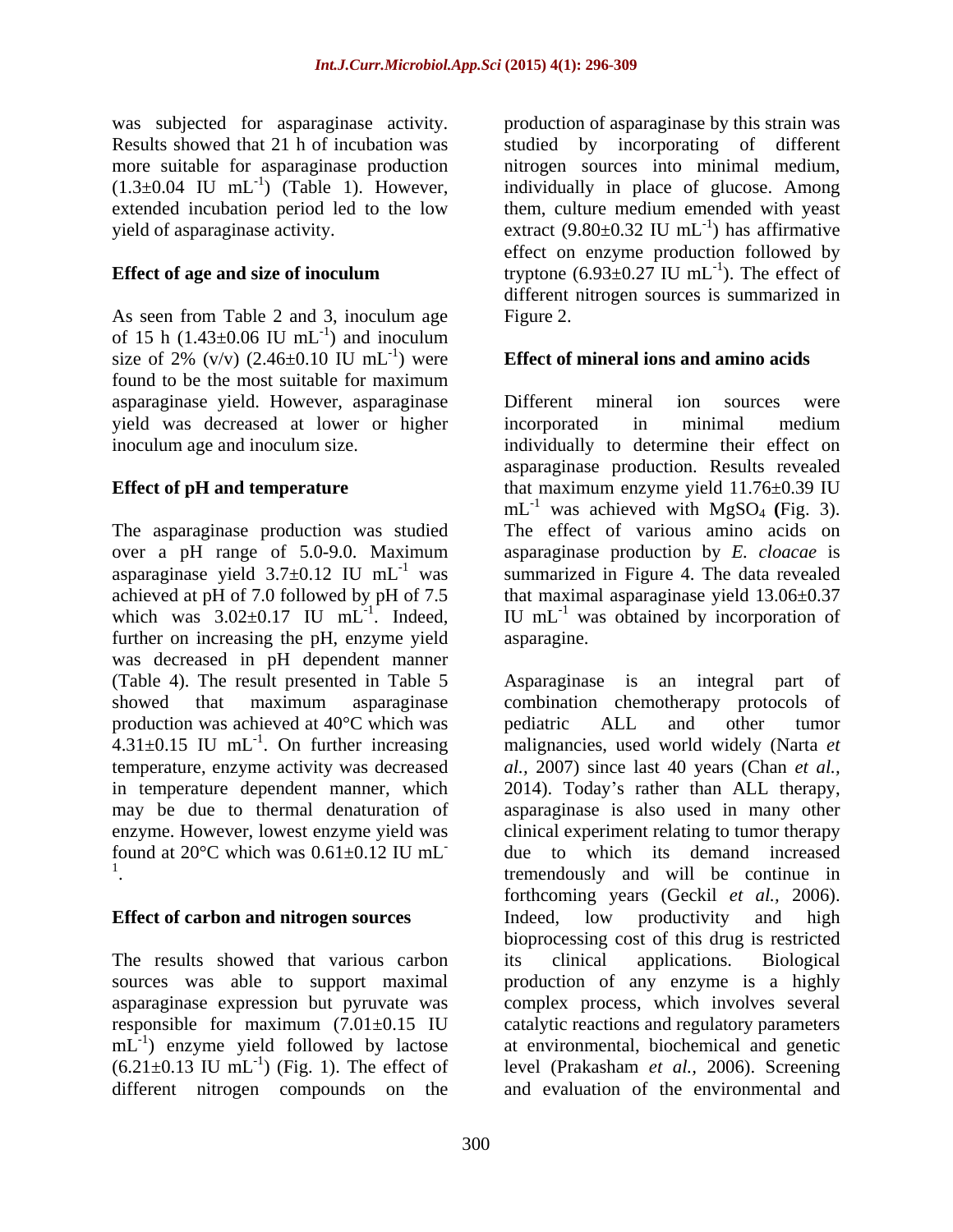nutritional requirements of microorganisms In this study, the effect of different carbon

The batch time profile showed that lowering of medium pH. In the presence of maximum enzyme yield was achieved glucose, low asparaginase yield were also during late stationary phase (21 h) while, reported with *Enterobacter aerogenes* trace enzyme activity was found at 9 h of (Mukherjee et al., 2000), Erwinia incubation. This short fermentation time can *carotovora* (Warangkar and Khobragade, be more significant for large scale 2009) and *Escherichia coli* (Kenari *et al.,* production of enzyme. The inoculum age 2011). While, from *Klebsiella aerogenes* and inoculum percent directly influence the glucose does not inhibit the production of enzyme production. In this investigation, we this enzyme (Resnik and Magasanik, 1976). observed that 1.1 and 1.8 fold increase in asparaginase yield, when 15 h old 2% Asparaginase production from this strain inoculum was used. This is because that the varied with various compound tested as *E. cloacae* achieved logarithmic growth nitrogen sources. Among them, culture after 15 h of incubation and the reduction of medium supplemented with yeast extract enzyme activity at inoculum size higher than (7.5 fold) favored maximum asparaginase 2% can be attributed to decrease in the synthesis followed by tryptone (5.3 fold). In concentration of the medium components bacterium *Erwinia aroideae* (Liu and Zajic,

The effect of pH on enzyme production was extract stimulated asparaginase synthesis in examined at various pH values ranging from *Erwinia carotovora* and *Escherichia coli* 5-9. At pH 7.0 the yield of asparaginase was (Maladkar *et al.,* 1993; Kenari *et al.,* 2011). increased 2.8 fold. This might be due to that *E. cloacae* grow rapidly at near neutral pH production of asparaginase. These results are Nawaz *et al.* (1998) and Geckil and Gencer improved the enzyme productivity down regulated linearly with pH of the also found to improve asparaginase observed at neutral and alkaline pH.

are important steps for asparaginase sources on production of asparaginase was production. In present investigation, various investigated. We observed that pyruvate was environmental and nutritional parameters the best carbon source for asparaginase were optimized for maximum synthesis of production which enhanced 5.3 fold yields. asparaginase from *E. cloacae*. This However, in the presence of glucose enzyme bacterium previously isolated from yield was just half as compared to pyruvate. rhizospheric soil of *Calendula officinalis* This may be due catabolic repressor nature and identified by Sharma *et al.* (2014).  $\qquad \qquad$  of this sugar or production of various acids by glucose catabolism which leads the reported with *Enterobacter aerogenes* (Mukherjee *et al.,* 2000), *Erwinia* 

(Kenari *et al.,* 2011). 1973), yeast extract supported high yield of asparaginase while, tryptone and yeast

or at this pH *E. cloacae* asparaginase might source for the enhanced production of be more stable. However, below and above asparaginase, experiments were performed this pH enzyme yield was decreased using various mineral ion sources. The abruptly. The adverse effect of acidic presence of  $Mg^{2+}$  (magnesium sulphate) ions medium might be responsible for low in the medium improved the enzyme in accordance with the previous findings of presence of asparagine in the medium (2004), they reported that the production of approximately 10 fold. However, rest of all asparaginase from *Enterobacter cloacae* was the inducers, glutamine and arginine were medium, and the optimal activity was synthesis 8.4 and 6.9 fold, respectively.To select the most favorable mineral ion productivity approximately 9 fold. The improved the enzyme productivity also found to improve asparaginase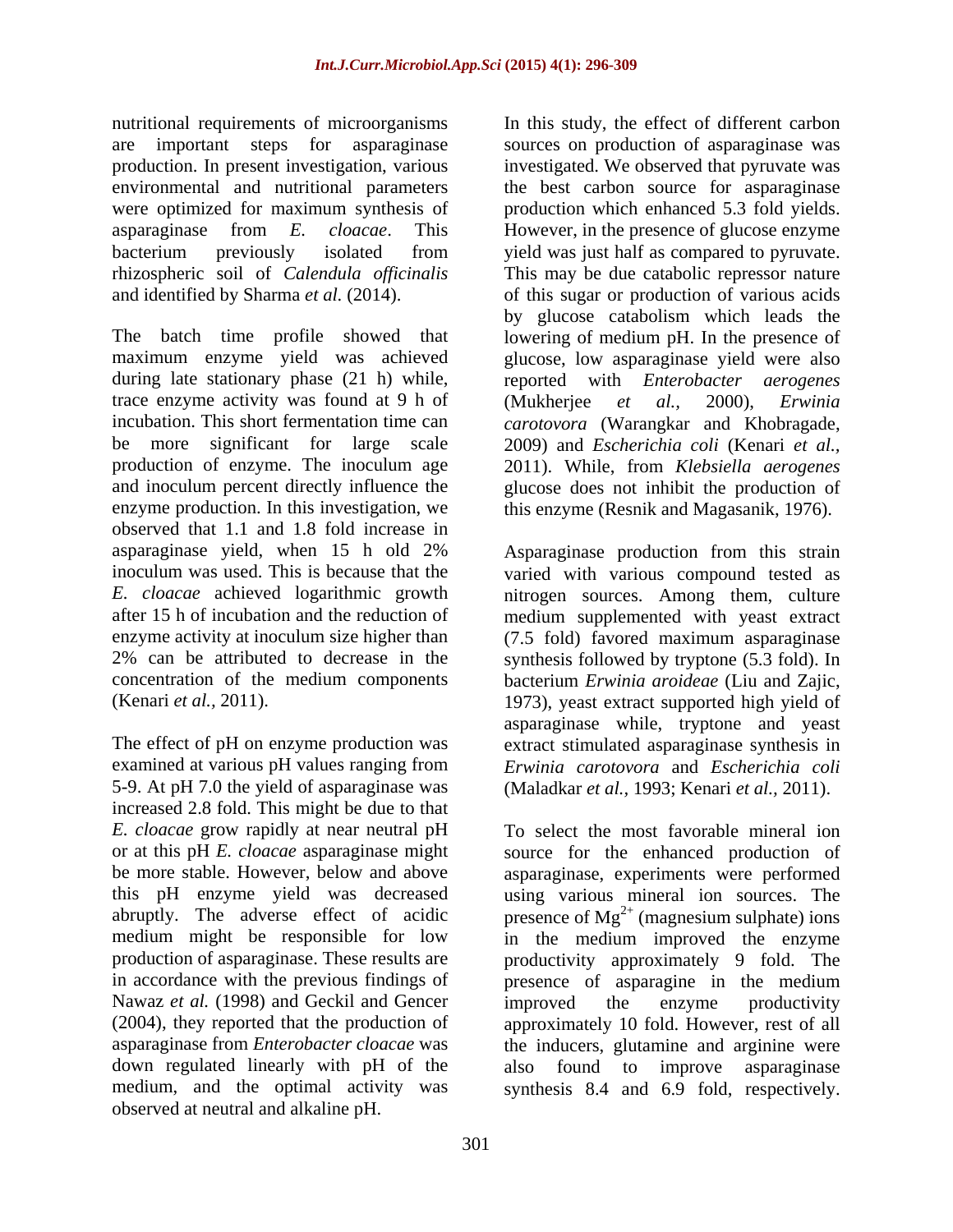These results indicated that asparaginase this unique property suggested that purified produced from *E. cloacae* was an inducible enzyme is different from other known enzyme. These results are in the accordance asparaginases that previously reported from with previous report of Singh and various bacterial species. Therefore, *E.*  Srivastava, (2013), who reported 3 fold, *cloacae* asparaginase could be used as an increased of extracellular asparaginase ideal antileukemic agent for the treatment of synthesis from *Bacillus aryabhattai* acute lymphoblastic leukemia and other ITBHU02 when medium supplemented with asparagine.

Asparaginase is an important anticancer lymphoproliferative malignancies (Narta *et*  asparaginase obtained from both sources showed intrinsic glutaminase activity due to mineral ions and inducer sources, data of purification is not shown) *E. cloacae* asparaginase did not detected. Therefore,

lymphoproliferative disorders.

agent world widely used in first and second conditions for production of asparaginase line treatment of acute lymphoblastic from *E. cloacae*. The biosynthesis of leukemia (Pieters *et al.,* 2007) and asparaginase from this strain was maximum *al.,* 2007). Currently, *E. coli* and *E.*  inoculum size 2%, initial pH 7.0 and *chrysanthemi* asparaginases are used in temperature 40°C was used. However, clinical practices. Unfortunately, pyruvate, yeast extract, magnesium ions and which patients suffer with several life respectively. *E. cloacae* asparaginase did not threatening side effects (Masetti and exhibit intrinsic glutaminase activity. The Pession, 2009). The intrinsic glutaminase results of present study suggested that *E.*  activity with crude as well as purified (the *cloacae* could be used for large scale In conclusion, present study demonstrated that optimization of cultural and nutritional when batch time 21 h, inoculum age of 15 h, asparagine were best carbon, nitrogen, mineral ions and inducer sources, production of glutaminase free asparaginase.

| Batch time (h)          | Asparaginase activity (IU mL $^{-1}$ ) |
|-------------------------|----------------------------------------|
|                         | $0.2 \pm 0.04$                         |
|                         | $0.3 \pm 0.05$                         |
|                         | $0.69 \pm 0.07$                        |
| ⊥ ∪                     | $1.0 \pm 0.05$                         |
| $^{\sim}$ 1<br>$\sim$ 1 | $1.3 \pm 0.04$                         |
|                         | $1.2 \pm 0.05$                         |
|                         | $1.1 \pm 0.03$                         |

**Table.1** Effect of batch time on asparaginase production from *E. cloacae*. Strains were inoculated in 100 mL medium and incubated on rotary shaking incubator at 37°C and 180 rpm and the contract of the contract of the contract of the contract of the contract of the contract of the contract of the contract of the contract of the contract of the contract of the contract of the contract of the co

Values are the means of three replicates  $\pm$  SD.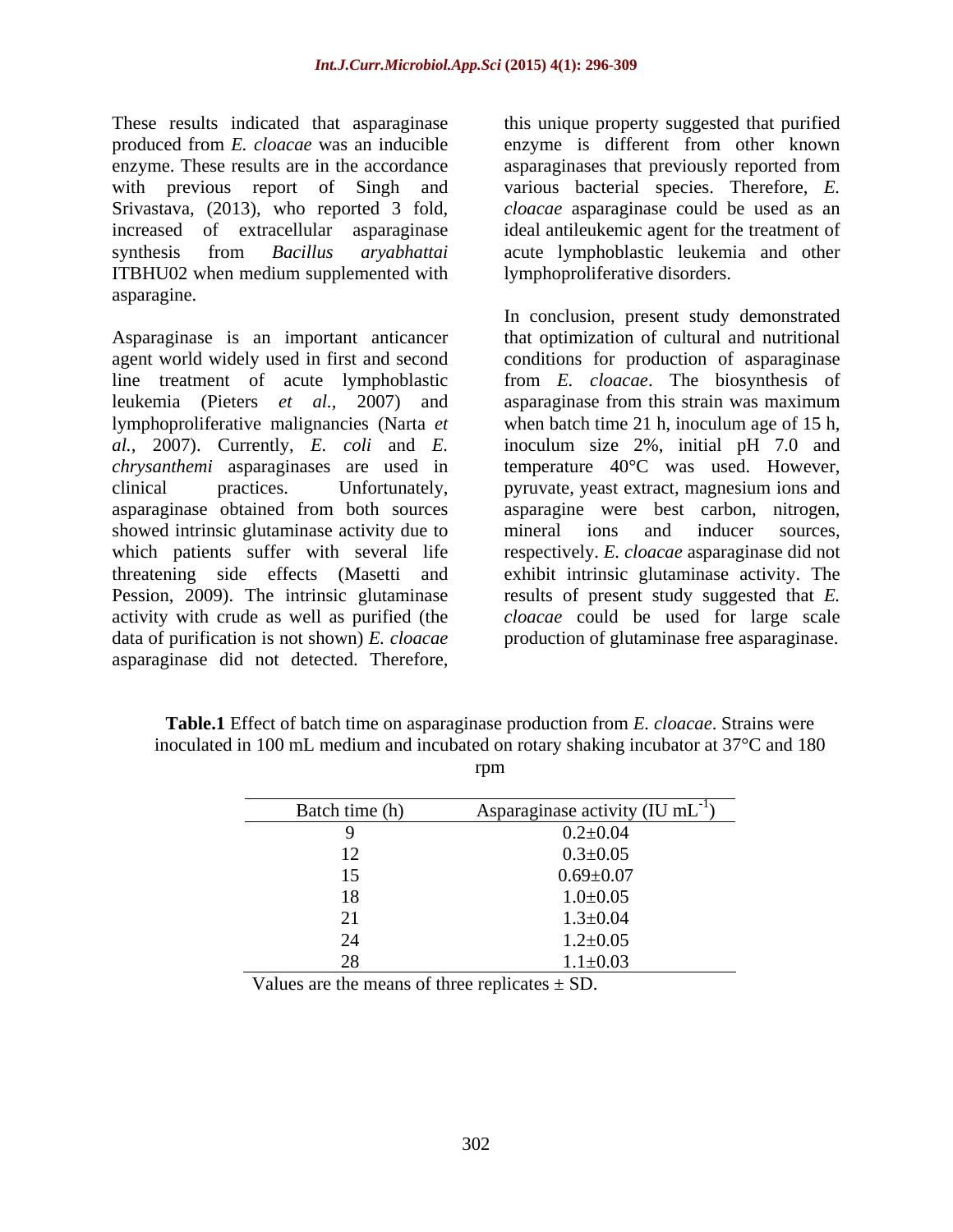| <b>Table.2</b> Effect of inoculum ages on asparaginase production from <i>E. cloacae</i> . Different ages |  |  |
|-----------------------------------------------------------------------------------------------------------|--|--|
| of inoculum were inoculated in 50 mL medium and incubated on rotary shaking incubator at                  |  |  |
| $7^{\circ}$ C and 180 rpm                                                                                 |  |  |

| Inoculum age (h) | Asparaginase activity (IU mL |
|------------------|------------------------------|
|                  | $0.62{\pm}0.05$              |
| 10               | $0.95 \pm 0.08$              |
| $\overline{ }$   | $1.43 \pm 0.06$              |
| 20               | $1.32 \pm 0.05$              |
|                  | $1.02 \pm 0.08$              |
|                  | $0.71 \pm 0.06$              |

Values are the means of three replicates  $\pm$  SD.

**Table.3** Effect of inoculum size on asparaginase production from *E. cloacae*. Different size (%) of inoculum was inoculated in 50 mL medium and incubated on rotary shaking incubator at  $37^{\circ}$ C and 180 rpm at 37 $^{\circ}$ C and 180 rpm

| Inoculum size $(\%)$ | Asparaginase activity (IU mL <sup>-1</sup> ) |
|----------------------|----------------------------------------------|
|                      | $0.54 \pm 0.05$                              |
| $\cdot\cdot$         | $1.76 \pm 0.07$                              |
|                      | $2.46 \pm 0.1$                               |
| ن. گ                 | $2.23 \pm 0.09$                              |
|                      | $1.86 \pm 0.12$                              |
| $\cdots$             | $1.23 \pm 0.07$                              |
|                      | $0.68{\pm}0.07$                              |

Values are the means of three replicates  $\pm$  SD.

**Table.4** Effect of pH on asparaginase production from *E. cloacae*. 2% inoculum was inoculated in 50 mL medium of different pH and flasks were incubated on rotary shaking incubator at 37°C and 180 rpm

|     | Asparaginase activity (IU $\overline{\text{mL}}$ ) |
|-----|----------------------------------------------------|
|     | $0.32 \pm 0.1$                                     |
| ັ∙∙ | $0.53 \pm 0.13$                                    |
|     | $1.68 \pm 0.08$                                    |
| 0.5 | $2.38 \pm 0.16$                                    |
|     | $3.70 \pm 0.12$                                    |
|     | $3.02 \pm 0.17$                                    |
|     | $2.45 \pm 0.12$                                    |
|     | $1.59 \pm 0.16$                                    |
|     | $0.98 \pm 0.12$                                    |

Values are the means of three replicates  $\pm$  SD.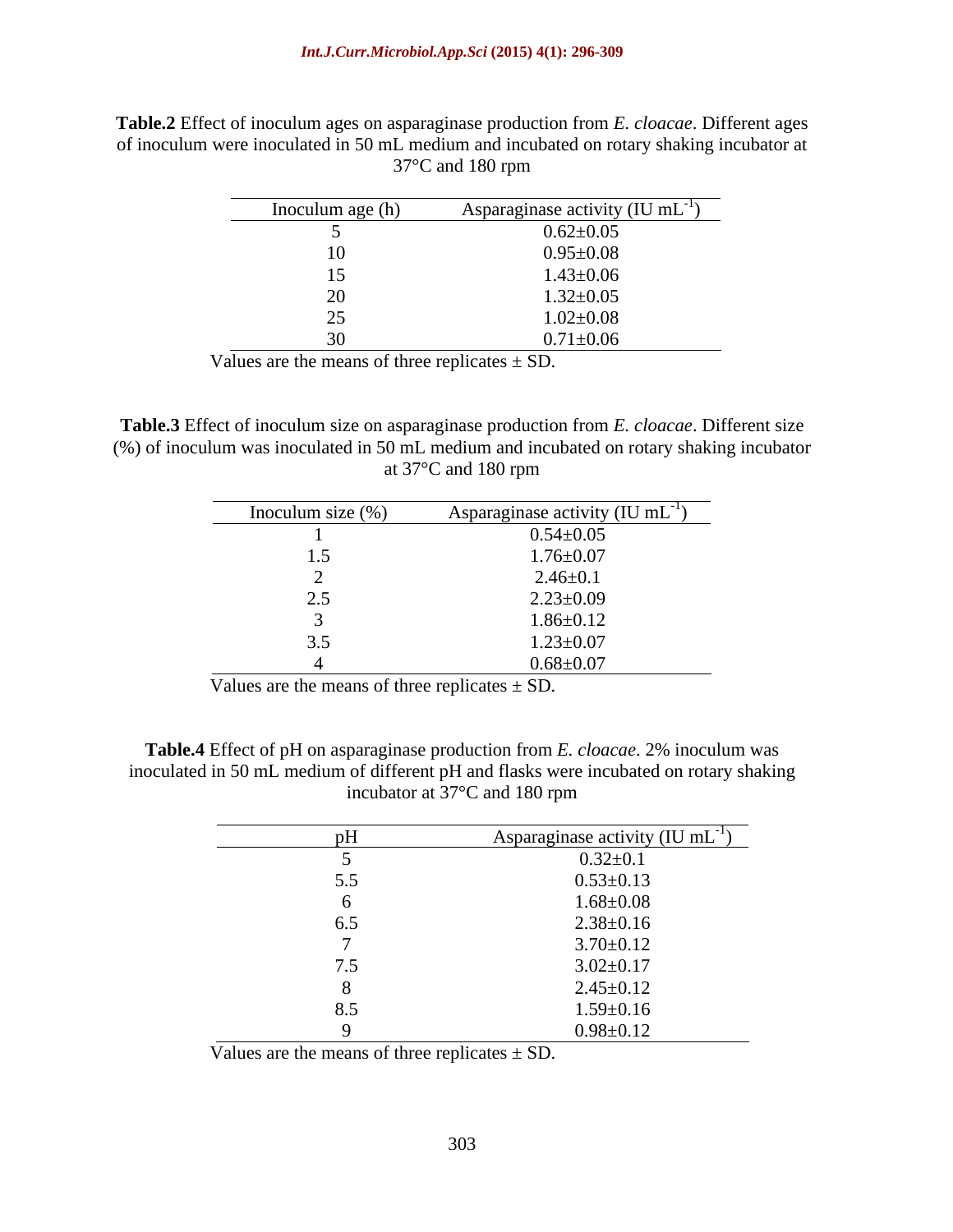| Temperature $(^{\circ}C)$ | Asparaginase activity $(IU mL^{-1})$ |
|---------------------------|--------------------------------------|
|                           | $0.61 \pm 0.12$                      |
| $\sim$ $-$                | $0.82 \pm 0.14$                      |
|                           | $2.31 \pm 0.17$                      |
|                           | $3.31 \pm 0.13$                      |
|                           | $4.01 \pm 0.15$                      |
|                           | $4.31 \pm 0.15$                      |
|                           | $2.52 \pm 0.17$                      |
|                           | $0.89 \pm 0.13$                      |

**Table.5** Effect of temperature on asparaginase production from *E. cloacae*. 2% inoculum was inoculated in 50 mL medium (pH 7.0) and flasks were incubated on rotary shaking incubator at different temperature at 180 rpm

Values are the means of three replicates  $\pm$  SD.

**Fig.1** Effect of carbon sources on asparaginase production from *E. cloacae*. Strains were incubated in 50 mL of medium in 250 mL Erlenmeyer flask on rotary shaking incubator at 180 rpm for 21 h

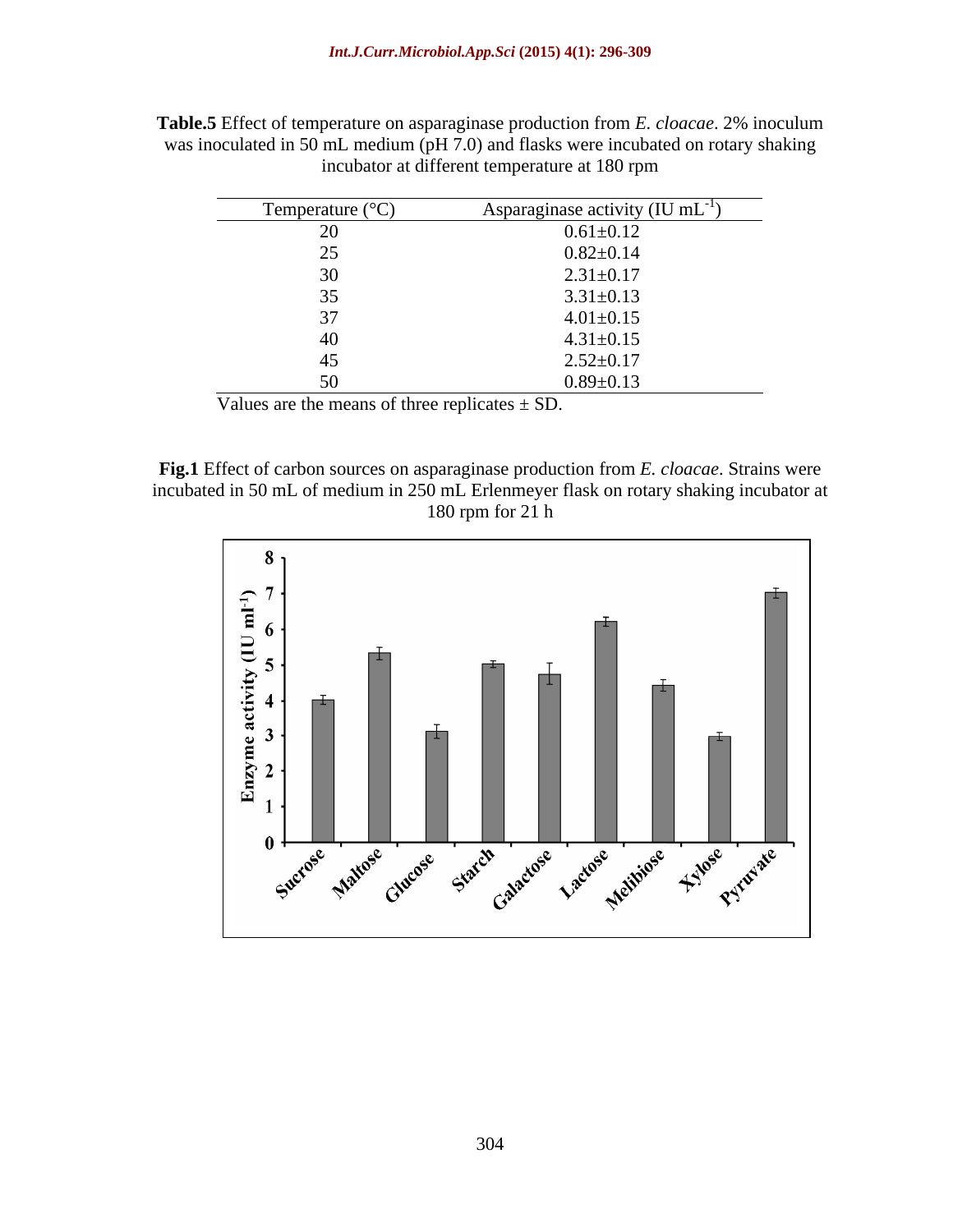**Fig.2** Effect of various nitrogen sources on asparaginase production from *E. cloacae*. Strains were incubated in 50 mL of medium in 250 mL Erlenmeyer flask on rotary shaking incubator at 180 rpm for 21 h



**Fig.3** Effect of various mineral ions on asparaginase production from *E. cloacae*. Strains were incubated in 50 mL of medium in 250 mL Erlenmeyer flask on rotary shaking incubator at 180 rpm for 21 h

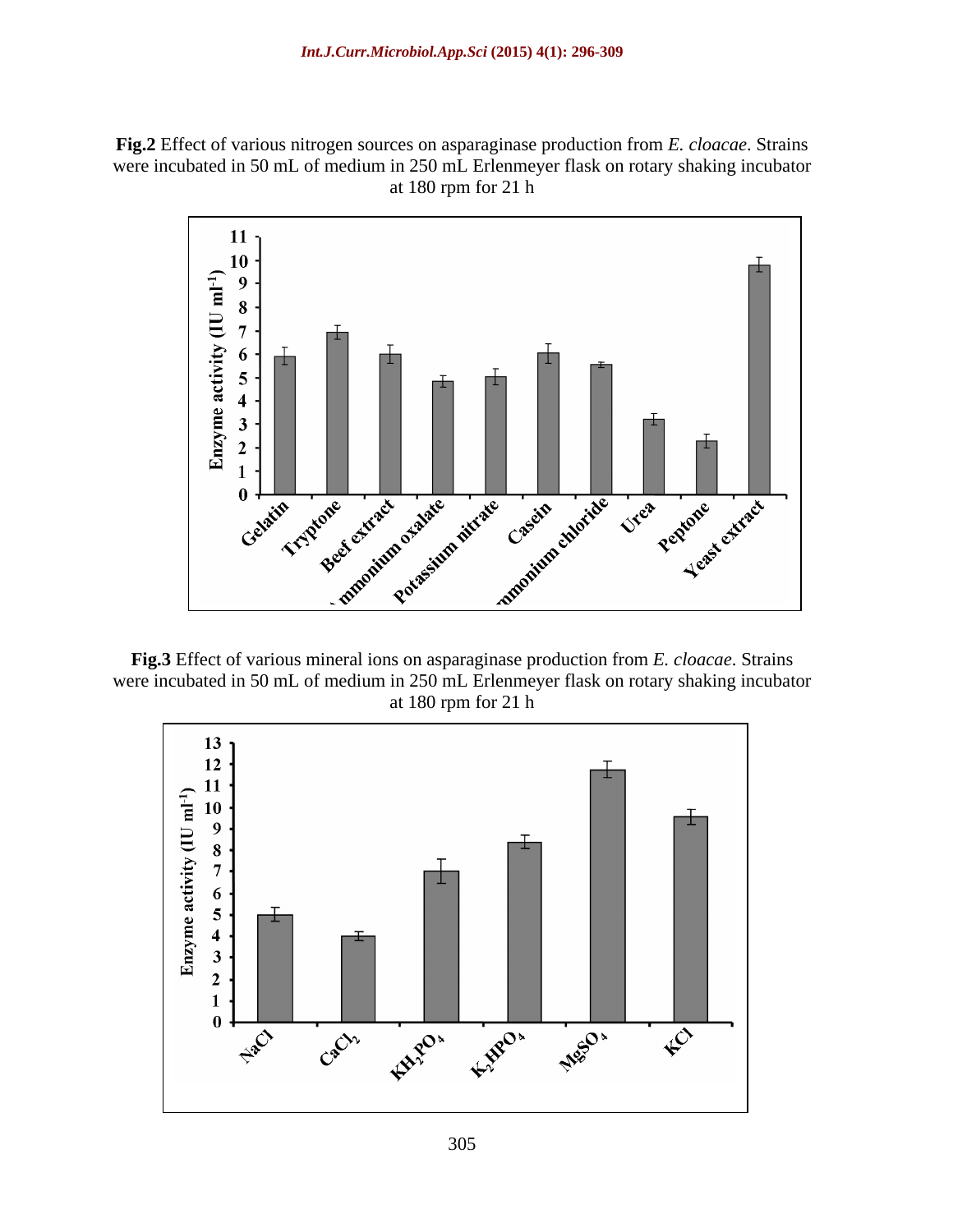**Fig.4** Effect of amino acids on asparaginase production from *E. cloacae*. Strains were incubated in 50 mL of medium in 250 mL Erlenmeyer flask on rotary shaking incubator at 180 rpm for 21 h



Authors are thankful to Head, Department 307–313. of Post Graduate Studies and Research in Asselin, B.L., Ryan, D., Frantz, C.N., Biological Science, Rani Durgavati Bernal, S.D., Leavitt, P., Golbey, University, Jabalpur (M.P.), India, for providing Laboratory facilities. Authors are also thankful to Madhya Pradesh Biotechnology Council, Bhopal (M.P.), India, for providing financial support.

- *Pseudomonas aeruginosa* in solid-
- Agarwal, A., Kumar, S., Veeranki, V.K. production of L- asparaginase from a

**Acknowledgement:** newly isolated *Serratia marcescens* SK- 07. *Lett. Appl. Microbiol.,* 52: 307 313.

- R.D., Krakoff, I.H., Karnofsky, D.A., Burchen-Sallan, S.E., Cohen, H.J. 1989. *In vitro* and *in vivo* killing of acute lymphoblastic leukemia cells by L- asparaginase. *Cancer Res.* 49: 4363 - 4368.
- **References** Broome, J.D. 1961. Evidence that the L- Abdel-Fattah, Y.R., Olama, Z.A. 2002. L- Asparaginase production by antilymphoma effects. *Nature,* 19: asparaginase activity in guinea pig serum is responsible for its 14 25.
	- state culture: evaluation and Chan, W.K., Lorenzi, P.L., Anishkin, A., optimization of culture conditions **Purwaha**, P., Rogers, D.M., using factorial designs *Process* Sukharew, S., Rempe, S.B., using factorial designs. *Process Biochem.,* 38: 115–122.<br>
	val A Kumar S Veeranki VK sultaminase activity of L-2010. Effect of chemical and asparaginase is not required for physical parameters on the anticancer activity against ASNS Purwaha, P., Rogers, D.M., Sukharew, S., Rempe, S.B., Weinstein, J.N. 2014. The glutaminase activity of L negative cells. *Blood*, 21: 1–26.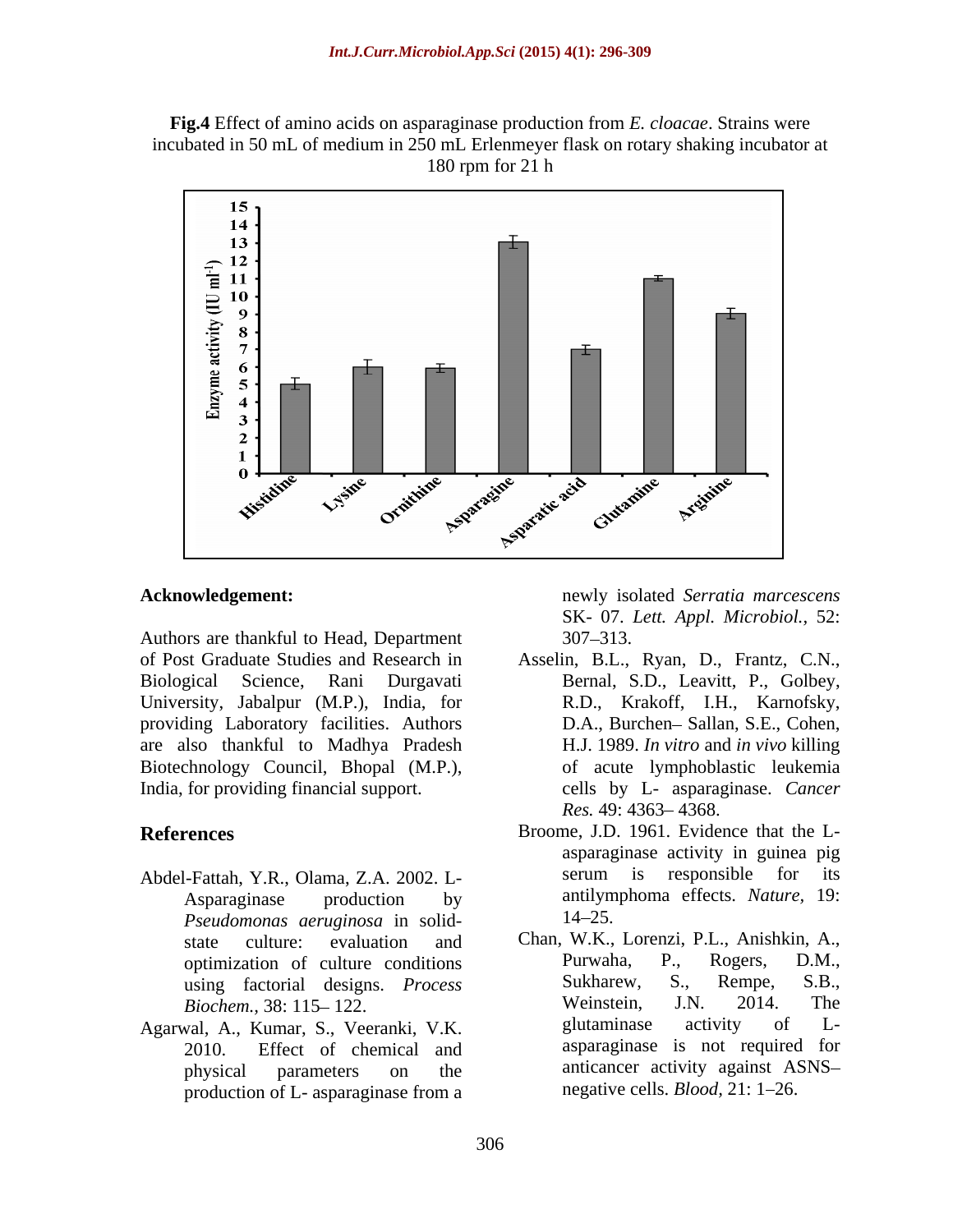- Chidambaram, K.V., Kuppanan, N., Kannan, K., Perumalsamy, L. 2009. two *Streptomyces* L- asparaginases. Production of L- asparaginase by *Appl. Biochem. Biotechnol.,* 163: *Serratia marcescens* SB08:
- Devi, S., Azmi, W. 2012. One step purification of glutaminase free 76, 85–99.
- 
- Geckil, H., Gencer, S. 2004. Production of expression and single step hemoglobin for efficient oxygen
- Geckil, H., Gencer, S., Ates, B., Ozer, structures of Escherichia coli Effect of Vitreoscilla hemoglobin on  $Pol.$ , 49: 509–513.
- Gong, S.S., Basilico, C. 1990. A *carotovora* complexed with mutation affecting G1 progression
- Gulati, R., Saxena, R.K., Gupta, R.A. Pectobacterium carotovorum MTCC screening L- asparaginase producing 2077–2082.
- Hatanaka, T., Usuki, H., Arima, J.,

production and characterization of 836–844.

- optimization by response surface Imada, A., Igarasi, S., Nakahama, K., methodology. *Iran J. Biotechnol.,* 7: Isono, M. 1973. Asparaginase and 10–30. Glutaminase activities of Glutaminase activities of microorganisms. *J. Gen. Microbiol.,* 76, 85 99.
- asparaginase from *Erwinia*  Kenari, S.L.D., Alemzadeh, I., Maghsodi, *carotovora* with anticancrous activity. *Pharm. Sci.*, 2: 36–45. asparaginase from *Escherichia coli* Dharmsthiti, S.C., Luechai, S. 2010. Purification and characterization of response surface methodology. *Food* asparaginase from solid state culture *Bioprod. Proc.*, 89: 315–321. V. 2011. Production of Lasparaginase from *Escherichia coli*  ATCC 11303: optimization by *Bioprod. Proc.,* 89: 315–321.
	- of *Aspergillus niger* AK 10. *Int. J.* Khushoo, A., Pal, Y., Singh, B.N., Biotechnol. Biochem., 6: 1083–1092. Mukherjee, K.J. 2004. Extracellular L- asparaginase in *Enterobacter* purification of recombinant *aerogenes* expressing *Vitreoscilla Escherichia coli* L- Asparaginase II*.* expression and single step purification of recombinant *Prot. Expr. Purif.*, 38: 29–36.
	- uptake. *Appl. Microbiol. Biotechnol.,*  Kozak, M., Jurga, S. 2002. A comparison 63: 691 697. between the crystal and solution U., Uckun, M., Yilmaz, I. 2006. asparaginase II. *Acta Biochim.* structures of Escherichia coli *Pol.,* 49: 509–513.
	- production of a chemotherapeutic Kravchenko, O.V., Kislitsin, Y.A., Popov, enzyme, L- asparaginase, by A.N., Nikonov, S.V., Kuranova, I.P., *Pseudomonas aeruginosa*. 2008. Three dimensional structures *Biotechnol. J.,* 1: 203–208. **b** of L- asparaginase from *Erwinia* mammalian temperature- sensitive aspartate and glutamate. Acta of L- asparaginase from *Erwinia carotovora* complexed with aspartate and glutamate. *Crystallog. D, 64: 248-256.*
	- results from a single amino acid Kumar, S., Dasu, V.V., Pakshirajan, P. substitution in asparagine 2011. Purification and synthetase. *Nucleic Acids Res.,* 18: characterization of glutaminase free 3509–3513. L- asparaginase from 1997. Rapid plate assay for 1428. *Bioresour. Technol.,* 102: 2011. Purification and L- asparaginase from *Pectobacterium carotovorum* MTCC 2077 2082.
	- micro-organisms. *Lett. Appl.* Kurtzberg, J., Yousem, D., Beauchamp, *Microbiol.,* 24: 23 26. N., 2003. Asparaginase, Chapt. 55. Uesugi, Y., Yamamoto, Y., In: Kufe, D.W., Pollock, R.E., Weichselbaum, R.R., et al., (Eds.), Kumagai, Y., Yamasato, A., Holland-Frei Cancer Medicine, 6th Mukaihara, T. 2011. Extracellular edn. BC Decker, Hamilton (ON), Pp.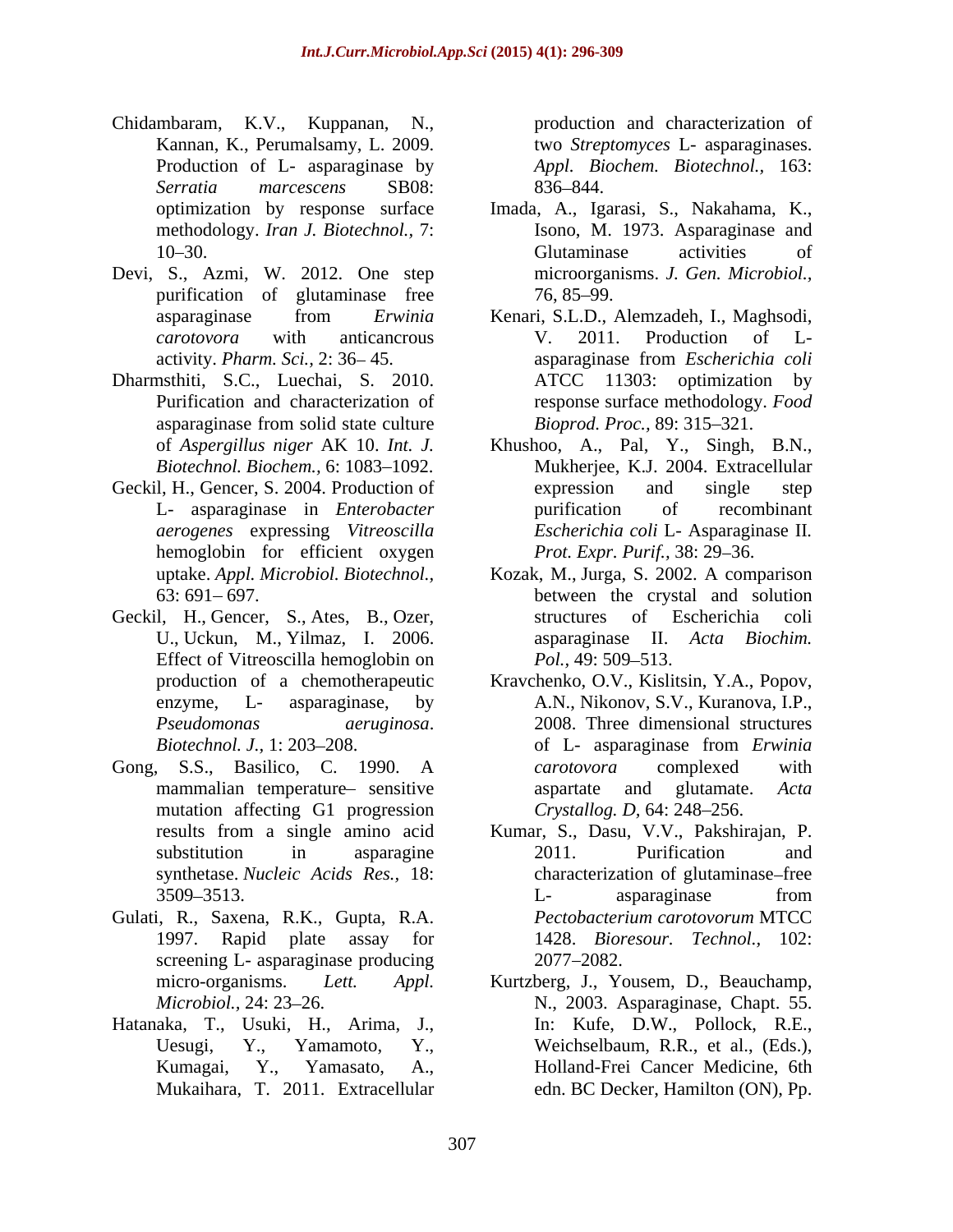- Liu, F.S., Zajic, J.E. 1973. Fermentation
- Lowry, O.H., Rosebrough, N.J., Farr,
- Lubkowski, J., Palm, G.J., Gilliland, G.L., asparaginase. *Eur. J. Biochem.,* 241:
- Mahajan, R.V., Kumar, V., Rajendran, V., Biotechnol., 50: 568–572 *licheniformis*: *in vitro* evaluation of
- Maladkar, N.K., Singh, V.K., Naik, S.R.
- Masetti, R., Pession, A. 2009. First-line Pulicherla, K.K. 2011. L-
- agricultural waste in solid state
- Mukherjee, J., Joeris, K., Riechel, *aerogenes*. Activation of its method for the isolation and
- 699 705. Mukherjee, J., Majumadar, S., Scheper, T., kinetics and continuous process of oxygen requirements for production L- asparaginase production. *Appl.* of L- asparaginase by *Enterobacter Microbiol.,* 25(1): 92–96. *Alexander Series Appl. Microbiol. Microbiol. Appl. Microbiol.* 2000. Studies on nutritional and *aerogenes. Appl. Microbiol. Biotechnnol.,* 53: 180-184.
- A.L., Randall, R.J. 1951. Protein Narta. U.K., Kanwar, S.S., Azmi, W. measurement with the folin phenol 2007. Pharmacological and clinical reagent. *J. Biol. Chem.*, 193: 265– evaluation of L- asparaginase in the 275. treatment of leukemia. *Crit. Rev. Oncol. Hematol.,* 61: 208-221.
- Derst, C., Rohm, K.H. 1996. Crystal Nawaz, M.S., Zhang, D., Khan, A.A., structure and amino acid sequence of Cerniglia, C.E. 1998. Isolation and *Wolinella succinogenes* L- 201–207. **Example 201–207.** asparagine. Appl. Microbiol. characterization of Enterobacter cloacae capable of metabolizing asparagine. *Appl. Microbiol. Biotechnol.,* 50: 568–572
- Saran, S., Ghosh, P.C., Saxena, R.K. Pieters, R., Hunger, S.P., Boos, J., Rizzari, 2014. Purification and J., Silverman, L., Baruchel, A., characterization of a novel and Goekbuget, S.N., Pui, C. 2007. L robust L- asparaginase having low glutaminase activity from *Bacillus*  Asparaginase treatment in acute lymphoblastic leukemia. *Cancer,* 26: 238–249.
- anti-cancerous properties. *PLoS* Prakasham, R.S., Rao, Ch, C.S., Sreenivas, *ONE*, 9: 1–8. **Rao, R., Sharma, P.N. 2006.** Rao, R., Sharma, P.N. 2006. 1993. Fermentative production and **production** by an isolated isolation of L- asparaginase from Aspergillus awamori. J. Appl. *Erwinia cartovora* EC 113. Enhancement of acid production by an isolated *Aspergillus awamori*. *J. Appl. Microbiol., 92: 1365–2672.*
- Hidustan Antibiot. Bull., 35: 77–86. Ramya, L.N., Doble, M., Rekha, V.P.B., treatment of acute lymphoblastic Asparaginase as potent antitumor leukemia with pegasparaginase. agent and its significance of having *Biologics,* 3: 359–368. The reduced glutaminase side activity for Mishra, A. 2007. Production of L asparaginase, an anticancer agent, etc. implied variables is equivalently apple to the experimental applicance of the experimental entries and the experimental entries are applicated as a synchronomy and the experimental e from *Aspergillus niger* using *Biotech. Biotechnol.,* 167: 2144 Pulicherla, K.K. 2011. L batter treatment of acute lymphoblastic leukemia. *Appl.*  2159.
	- fermentation. *Appl. Biochem.* Resnik, A., Magasanik, B. 1976. L- *Biotech.,* 135: 33–42. **a** asparaginase of *Klebsiella* P.,Scheper, T. 1999. A simple synthesis by glutamine synthetase. asparaginase of *Klebsiella aerogenes*. Activation of its synthesis by glutamine synthetase. *Biol. Chem., 251: 2722-2728.*
	- purification of L- asparaginase from Sharma, A., Husain, I., Mishra, S. 2014. *Enterobacter aerogenes*. *Folia*  Evaluation of antitumor activity of *Microbiol (Praha).* 44: 15–28. **Exercise** glutaminase–free L- asparaginase Sharma, A., Husain, I., Mishra, S. 2014.